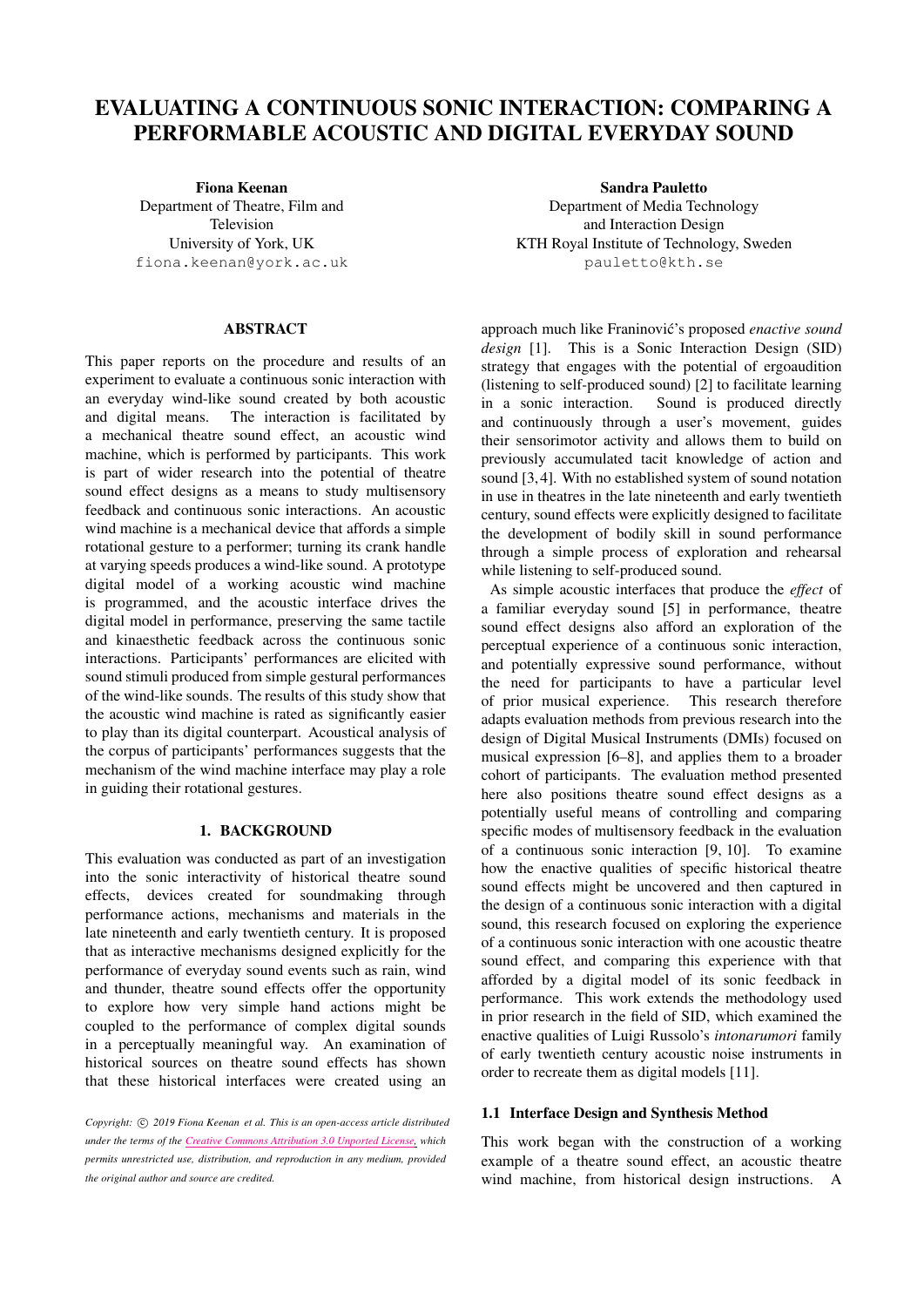wind machine consists of a wooden slatted cylinder, which is mounted on a central axle and A-frame and covered by a cloth. A crank handle coupled to the axle allows a performer to rotate the cylinder. As the handle is turned, the wooden slats of the cylinder rub and scrape the encompassing cloth, which produces a wind-like sound. (Figure [1\)](#page-1-0). This acoustically modelled everyday sound [\[5\]](#page-6-4) can have perceivably repetitive and machine-like qualities at slow and regular speeds of rotation, but when activated with a gesture of continuously varying speed the sound becomes more convincing as a wind effect. The cylinder of the wind machine has flywheel qualities, storing rotational energy and resisting changes in rotational speed during a performance with its crank handle. This adds a complex sensation of shifting weight and effort to the very simple rotational gesture.

Following an exploration of its process of sound production, a prototype digital model of this working wind machine was programmed in  $Max/MSP<sup>1</sup>$  $Max/MSP<sup>1</sup>$  $Max/MSP<sup>1</sup>$ . This digital prototype was created using a procedural approach to sound modelling [\[12\]](#page-6-10). Rather than designing a performable wind-like sound from a physical model of real-world aeroacoustics [\[13,](#page-6-11)[14\]](#page-6-12), or a signal-based method using noise and a band-pass filter [\[12\]](#page-6-10), this prototype aimed to directly model the mechanical wind effect, i.e. the theatre wind machine's wooden slats and cloth that interact to produce sound. For this reason, the model was based on the rubbing and scraping interaction between each wooden slat and the encompassing cloth of the wind machine during a rotational gesture performed with the crank handle (Figure [2\)](#page-2-0). In this way, the mechanical design of the acoustic wind machine and the physics inherent in its sound production could be explored through the modelling process, a method long in use in musical acoustics [\[15\]](#page-7-0). The perceptual experience and potential distinctions between real-world wind sounds and the cloth-based effect of the acoustic wind machine could also be examined, and the primacy of the performer's gesture in the realism of the wind effect could be transferred more explicitly to the digital prototype.

Twelve instances of the Sound Design Toolkit (SDT) physical model of friction [\[16\]](#page-7-1) were implemented in Max/MSP to represent each of the twelve slats of the acoustic wind machine and their interaction with the cloth. Some additional dispersion of the resulting friction sound through each side of the cloth was also implemented using a digital waveguide [\[17\]](#page-7-2). The acoustic wind machine's mechanism was fitted with a rotary encoder, some laser-cut gearing and an Arduino<sup>[2](#page-1-2)</sup>. to capture data from its rotational motion. This allowed the acoustic wind machine's crank handle to drive the digital model of its sound in performance. The rotary encoder's data was mapped to each of the twelve digital slat models, which were activated according to the position of the wooden slats on the acoustic wind machine. The rotational data also slightly modulated the delay time to the cloth model to add some of the characteristic whistling of the

acoustic wind machine at high rotational speeds to its digital counterpart.

Using the acoustic wind machine as a performance interface for the digital model in Max/MSP maintained a consistent tactile and kinaesthetic feedback during a performance of both the acoustic and digital wind-like sounds. It also allowed the acoustic and digital wind-like sounds to be simultaneously activated by the same performance gesture, facilitating an acoustic analysis and comparison of the acoustic and digital sounds that helped develop and calibrate the digital model in Max/MSP. This objective analysis confirmed that the digital model was quite similar to the acoustic wind machine, particularly at slow and regular speeds of rotation. The stages of this work, and the full technical details of the digital model, have been previously described elsewhere [\[18,](#page-7-3) [19\]](#page-7-4).

<span id="page-1-0"></span>

Figure 1. The working acoustic wind machine.

## 2. EXPERIMENT DESIGN

With the acoustic wind machine producing its own wind-like sound and simultaneously driving its digital counterpart during performance, it was possible to design an experimental procedure to evaluate only one modality of the interaction - the sonic feedback itself. The evaluation was focused on exploring whether the continuous sonic interaction with the digital wind-like sound was perceivably 'similar enough' to that of its acoustic counterpart. If so, this would confirm that the digital model had captured many of the sonic qualities of the acoustic wind machine, and could be used as a substitute in a future evaluation. If not, the evaluation would help to determine how the digital model of the wind-like sound should be developed further. Comparing the two sonic interactions would also help to discover more about the perceptual experience of performing an everyday sound [\[5\]](#page-6-4) , and establish a baseline of results against which future evaluations could be compared.

In the absence of prior work specifically examining the sonic interactivity of theatre sound effects in performance, this evaluation aimed to establish statistically significant

<span id="page-1-1"></span><sup>1</sup> <http://cycling74.com/>

<span id="page-1-2"></span><sup>2</sup> <https://www.arduino.cc/>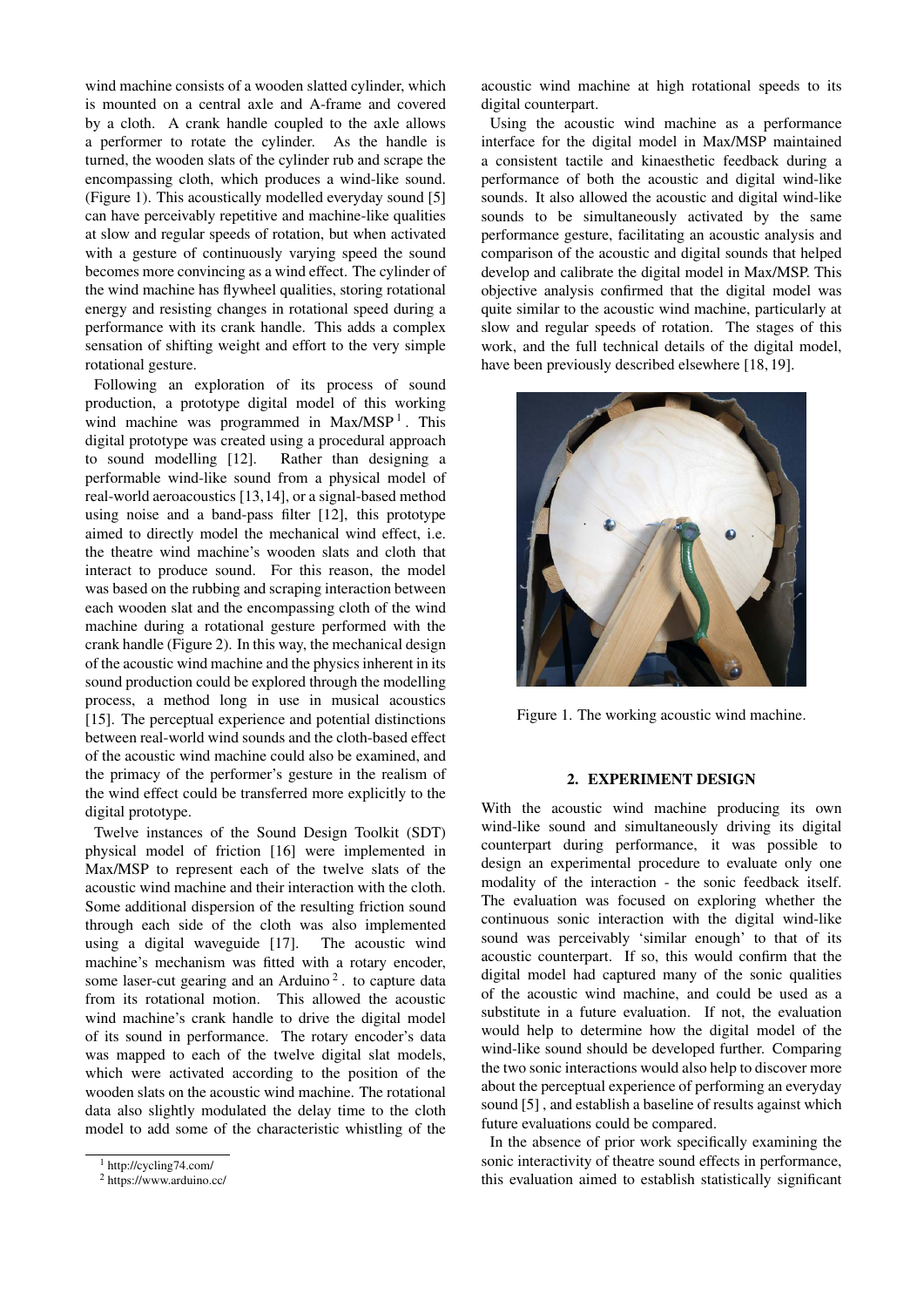<span id="page-2-0"></span>

Figure 2. A comparison of approaches to digitally synthesizing a wind sound using A) a physical model of real-world wind [\[13,](#page-6-11) [14\]](#page-6-12), B) a signal-based approach [\[12\]](#page-6-10), and C) this research. The green outline denotes performance data mapping.

results while also collecting some qualitative data in the form of participants' free descriptions of their experiences of performing the acoustic and digital wind-like sounds. To clearly investigate whether participants might perceive a particular rotational gesture of the crank handle in the acoustic or digital wind-like sound, the experimental design focused on *operationalizing* the experience of a continuous sonic interaction with both the acoustic and digital wind-like sounds. This follows prior research in the field of Digital Musical Instrument (DMI) Design, where musical performers were given defined audio cues to imitate, and time to reflect on their performance experiences, when evaluating a new DMI [\[6\]](#page-6-5). This would help to examine whether participants could understand a rotational gesture from the wind-like sounds they heard, and then translate this to a performance gesture of their own.

Previous work to acoustically evaluate and compare both wind-like sounds found that the prototype digital model's response was closer to that of its acoustic counterpart at slower and more regular speeds [\[19\]](#page-7-4). As such, this evaluation focused on simple and steady performance gestures. The sounds produced by these gestures were used as stimuli to elicit participants' performances. Participants were also asked to reflect on how they felt their performances compared to the stimuli.

# 2.1 Stimuli

Two simple rotational gestures were chosen to serve as stimuli for participants' performances; a slow, single rotation, and two rotations performed at a moderate and steady speed. These gestures were recorded for both the acoustic and digital wind-like sounds. Another recording of a natural wind sound consisting of several short gusts of varying speed was chosen from the BBC Sound Effects Library [\[20\]](#page-7-5) for use in the practice step.

## 2.2 Apparatus

The evaluation took place in an acoustically treated room at the Department of Theatre, Film and Television at the University of York. A laptop running the python-based Open Sesame experiment platform [\[21\]](#page-7-6) presented questions and collected data from participants. A second laptop was used to run the prototype digital model in Max/MSP, and an additional computer was set up to deliver the sound stimuli and record participants' performances using Pro Tools. Both the Max/MSP patch and the Pro Tools session were obscured from participants to ensure they did not receive any additional visual feedback during their performances.

The sound stimuli and live audio of participants' performances was delivered to them via Pro Tools through a closed-back pair of Sennheiser HD280 Pro headphones. Participants' performances in response to the sound stimuli were recorded into the same Pro Tools session. The acoustic wind machine was obscured, apart from its crank handle, behind a cardboard screen to ensure that it provided no visual feedback to participants during performance (Figure [3\)](#page-2-1).

<span id="page-2-1"></span>

Figure 3. The experimental setup with crank handle highlighted.

## 2.3 Participants

The evaluation was undertaken with 48 participants. Of these, 32 identified themselves as female and 16 as male. 38 participants designated themselves as 18-24, 8 as 25-34, and 2 as 45-54 years old. 13 participants said they did not have experience of playing a musical instrument, 15 played a musical instrument at beginner level, 12 at intermediate level and 8 at advanced level. All participants reported normal hearing and were paid for their participation.

# 2.4 Procedure

The evaluation was based on a repeated measures design, with all participants performing with both the acoustic and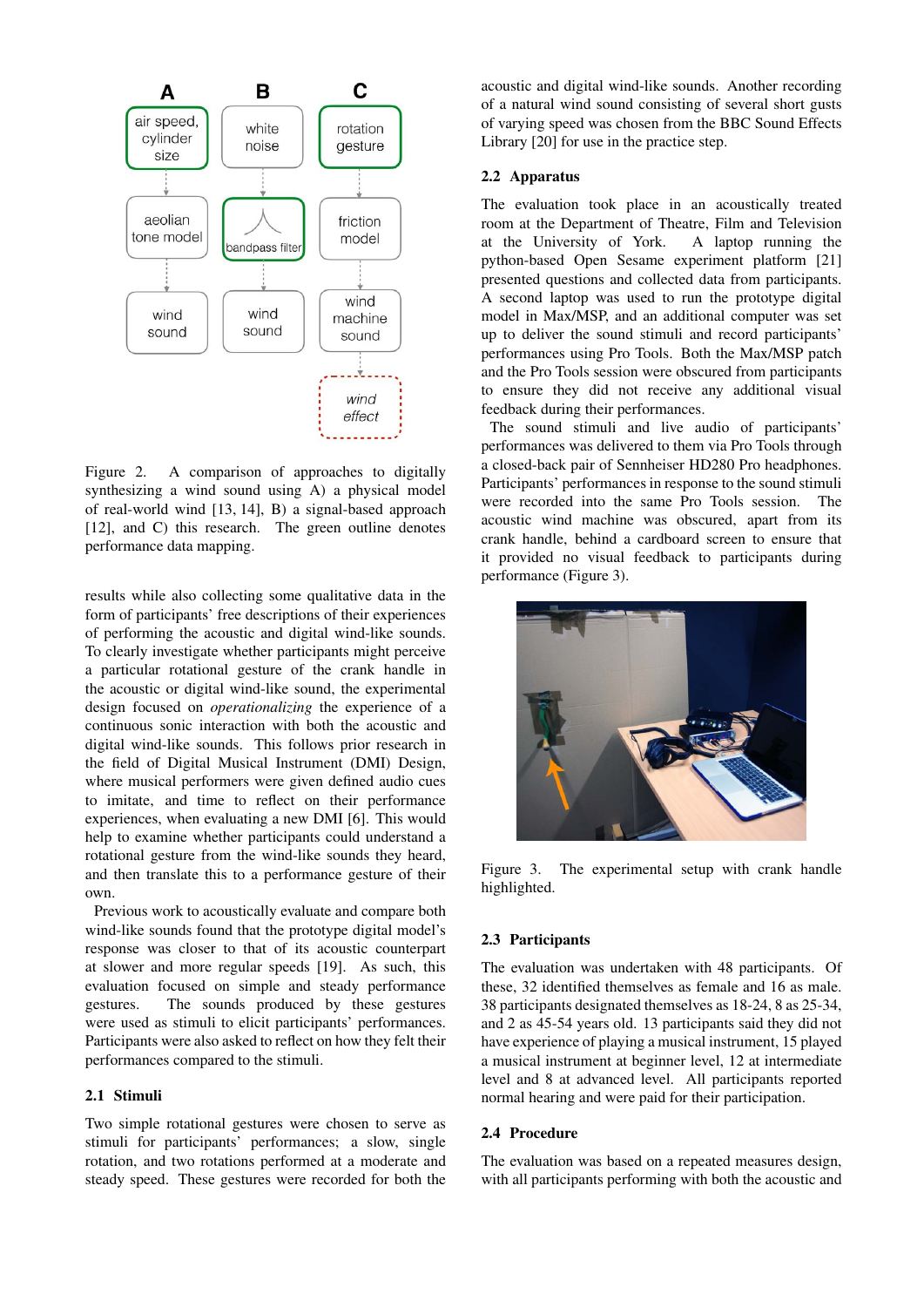digital wind-like sounds in response to all of the stimuli. To avoid order effects, the order of presentation of the acoustic and digital wind-like sounds was randomised. The order of presentation of the sound stimuli was also randomised. This created four groups of twelve participants. Each group had its own order of system performed and stimuli presented (Table [1\)](#page-3-0).

<span id="page-3-0"></span>

| <b>First System</b><br>Performed | Subgroup | First Stimuli<br>Presented |
|----------------------------------|----------|----------------------------|
| Acoustic                         |          | Acoustic                   |
|                                  |          | Digital                    |
| Digital                          |          | Acoustic                   |
|                                  |          | Digital                    |

Table 1. The different orders of system and stimuli for this evaluation.

Participants were presented with the crank handle and advised that they would be able to perform a wind sound by rotating it. They were told that there would be two wind sounds to perform with during this evaluation, and that they would get to perform with both of these sounds, one after the other. No terms such as 'acoustic' or 'digital' were used to ensure that participants' responses would not be influenced. Participants were then asked to listen to a wind sound from the group of stimuli played through their headphones, and then try to imitate what they had heard directly afterwards by turning the crank handle. There was a practice step, and then a test step, for both the acoustic and digital wind-like sounds. During each practice step, participants imitated the natural wind sound [\[20\]](#page-7-5) and answered all of the questions that would be presented during the test step.

Participants were presented with a range of test questions to evaluate their experiences. They were first asked to rate how similar they perceived their own performances to be to the stimuli on a scale of 1(*not similar at all*) to 7(*as similar as they can possibly be*). Participants were then asked to rate how far they agreed with the statement "This wind sound is easy to play" on a scale of 1(*strongly disagree*) to 7(*strongly agree*).

Next, a list of possible descriptors for the wind-like sound that had been performed was presented, and participants were asked to describe the wind sound they had just played by selecting from these. There was also a space to add a descriptor of their own to this list. Finally, participants were given the opportunity to provide some free description of their experiences of playing each of the wind-like sounds.

#### 3. RESULTS AND ANALYSIS

# 3.1 Perceived Similarity of Performances to Stimuli

Participants' ratings of perceived similarity between the sound stimuli and the wind-like sounds they had performed to imitate them were scored with values from 1 to 7. A Kruskal-Wallis test was then performed on the similarity ratings given by the participants across each of the groups according to the order of performance system and the order of presentation of stimuli. This test confirmed that there was no statistically significant difference between the ratings given according to the experimental condition, confirming that no order effects had influenced the ratings (Table [2\)](#page-3-1).

<span id="page-3-1"></span>

| <b>Test: Kruskal-Wallis</b> | <b>Significance</b> | <b>Effect Size</b> |
|-----------------------------|---------------------|--------------------|
| Acoustic similarity         | p > 0.05            | $-0.12$ (small)    |
| $H(3) = 6.36$               | not significant     | $power = 0.8$      |
| Digital similarity          | p > 0.05            | $0.0$ (no effect)  |
| $H(3) = 3.04$               | not significant     | $power = 0.8$      |

Table 2. Results of the statistical testing to confirm no order effects influenced the similarity ratings for the acoustic or digital wind-like sounds.

A summary of the similarity ratings showed that, while there was a range of scores for each of the interactions, the acoustic wind machine performances had a higher mean rating for similarity to the stimuli presented than the prototype digital wind machine performances (Table [3\)](#page-3-2).

<span id="page-3-2"></span>

| <b>Sound Played</b> | Mean | <b>SD</b> | <b>Median</b> |
|---------------------|------|-----------|---------------|
| Acoustic            | 4.88 | 1.66      | 5.5           |
| Digital             | 2.77 | 1.51      | 2.5           |

Table 3. Summary of ratings for the acoustic and digital wind-like sounds' similarity to the stimuli.

A Wilcoxon signed rank test was then performed on these similarity ratings, which confirmed that there was a statistically significant difference between the ratings given to the acoustic wind machine performances and the performances with its digital counterpart (Table [4\)](#page-3-3). Participants therefore rated the similarity of the wind machine performances to the stimuli significantly differently depending on whether they were performing an acoustic or digital wind-like sound.

<span id="page-3-3"></span>

| <b>Test: Wilcoxon</b><br><b>Signed-Rank</b> | Significance | <b>Effect Size</b>               |
|---------------------------------------------|--------------|----------------------------------|
| $Z = -5.40$                                 | p < 0.01     | $-0.78$ (large)<br>$power = 0.8$ |

Table 4. Results of the statistical testing of participants' similarity ratings.

#### 3.2 Perceived Easiness of Play

Participants' scores for their responses to the statement "This wind sound is easy to play" were scored with values from 1 to 7. A Kruskal-Wallis test was then performed on these ratings given across each of the groups according to the order of performance system and the order of presentation of stimuli. Again, this confirmed that there was no statistically significant difference between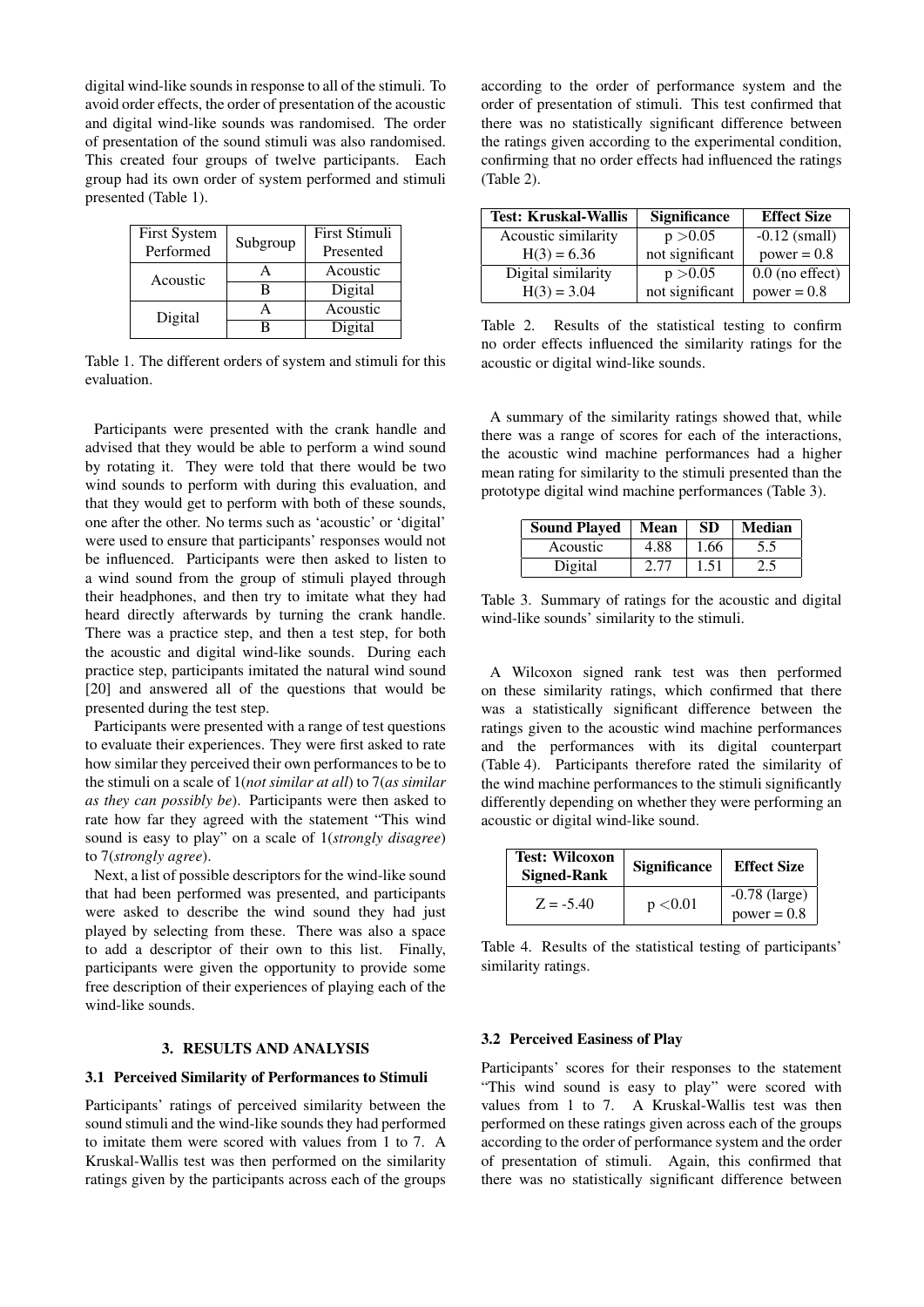the ratings given according to each experimental condition, confirming that no order effects had influenced the results (Table [5\)](#page-4-0).

<span id="page-4-0"></span>

| <b>Test: Kruskal-Wallis</b> | <b>Significance</b> | <b>Effect Size</b> |
|-----------------------------|---------------------|--------------------|
| Acoustic similarity         | p > 0.05            | $0.03$ (small)     |
| $H(3) = 5.36$               | not significant     | $power = 0.8$      |
| Digital similarity          | p > 0.05            | $0.0$ (no effect)  |
| $H(3) = 1.33$               | not significant     | $power = 0.8$      |

Table 5. Results of the statistical testing to confirm no order effects influenced the easiness ratings for the acoustic or digital wind-like sounds.

A summary of the easiness ratings showed that the acoustic wind machine had a higher mean rating for ease of play than the prototype digital wind machine (Table [6\)](#page-4-1).

<span id="page-4-1"></span>

| <b>Sound Played</b> | Mean | <b>SD</b> | <b>Median</b> |
|---------------------|------|-----------|---------------|
| Acoustic            | 4.98 | 1.19      |               |
| Digital             | 3.04 | 1.41      |               |

Table 6. Summary of ratings for the acoustic and digital wind-like sounds' ease of play.

A Wilcoxon signed rank test was then performed on the easiness ratings to statistically compare the results for each wind-like sound. This test confirmed a statistically significant difference between how easy the acoustic and digital wind-like sounds were perceived to play (Table [7\)](#page-4-2). Participants therefore rated the acoustic wind machine as significantly easier to perform with than its digital counterpart.

<span id="page-4-2"></span>

| <b>Test: Wilcoxon</b><br><b>Signed-Rank</b> | <b>Significance</b> | <b>Effect Size</b>               |
|---------------------------------------------|---------------------|----------------------------------|
| $Z = -5.62$                                 | p < 0.01            | $-0.81$ (large)<br>$power = 0.8$ |

Table 7. Results of the statistical testing of participants' easiness ratings.

# 3.3 Descriptions of Sounds

Participants were then invited to describe the acoustic and digital wind-like sounds by choosing as many descriptors as they liked from a list. These descriptors were associated with a range of categories, including weather (*breeze, gale*), force (*gentle, strong*), onomatopoeic descriptions of wind (*shrieking, howling*), and a historical action-oriented onomatopoeic descriptor (*swishing* [\[1\]](#page-6-0)).

Participants' responses to this question were collated to produce a bar graph in R comparing the frequency of the descriptors given to each wind machine (Figure [4\)](#page-4-3). Participants chose not to add their own descriptors to the list, but instead chose from the descriptors provided.

This showed that the most popular descriptor for both the acoustic and digital wind-like sounds was the

<span id="page-4-3"></span>

Figure 4. Summary of the descriptors participants assigned to their performances of the acoustic (blue) and digital (red) wind-like sounds.

action-oriented *swishing*, followed by the force descriptor *strong* and the weather-associated *gusty*. The acoustic wind machine scored more highly across these three descriptors than its digital counterpart. The digital wind-like sound was described with a fuller spread of adjectives, and was described more often as *shrieking* and *gale* when compared with its acoustic counterpart. This may reflect the fact that participants perceived the digital wind-like sound as having a narrower bandwidth of frequencies than the acoustic wind-like sound in performance.

#### 3.4 Free Descriptions

The free descriptions participants gave of their experiences of performing with the acoustic and digital wind-like sounds were collated and coded. It was evident that participants had acquired some vocabulary from the list of descriptive words previously presented to them, as words like *gentle*, *strong* or *gusty* were included within their free descriptions. Some interesting issues and trends emerged. Participants readily connected the speed of rotation of the handle with what they variously described as the speed, motion, rhythm or pace of the resulting wind-like sound, whether it was acoustic or digital in origin. Some participants reported that the crank handle felt heavier to turn when performing the acoustic wind-like sound. One participant highlighted that they perceived a disconnection between the crank handle movement and the digital wind-like sound. Despite being informed that they would be playing wind sounds with the crank handle, one participant identified the digital wind-like sound as a rain sound in their comments.

#### 3.5 Acoustic Analysis of Performed Sounds

The evaluation produced a corpus of recordings of participants' performances of the acoustic and digital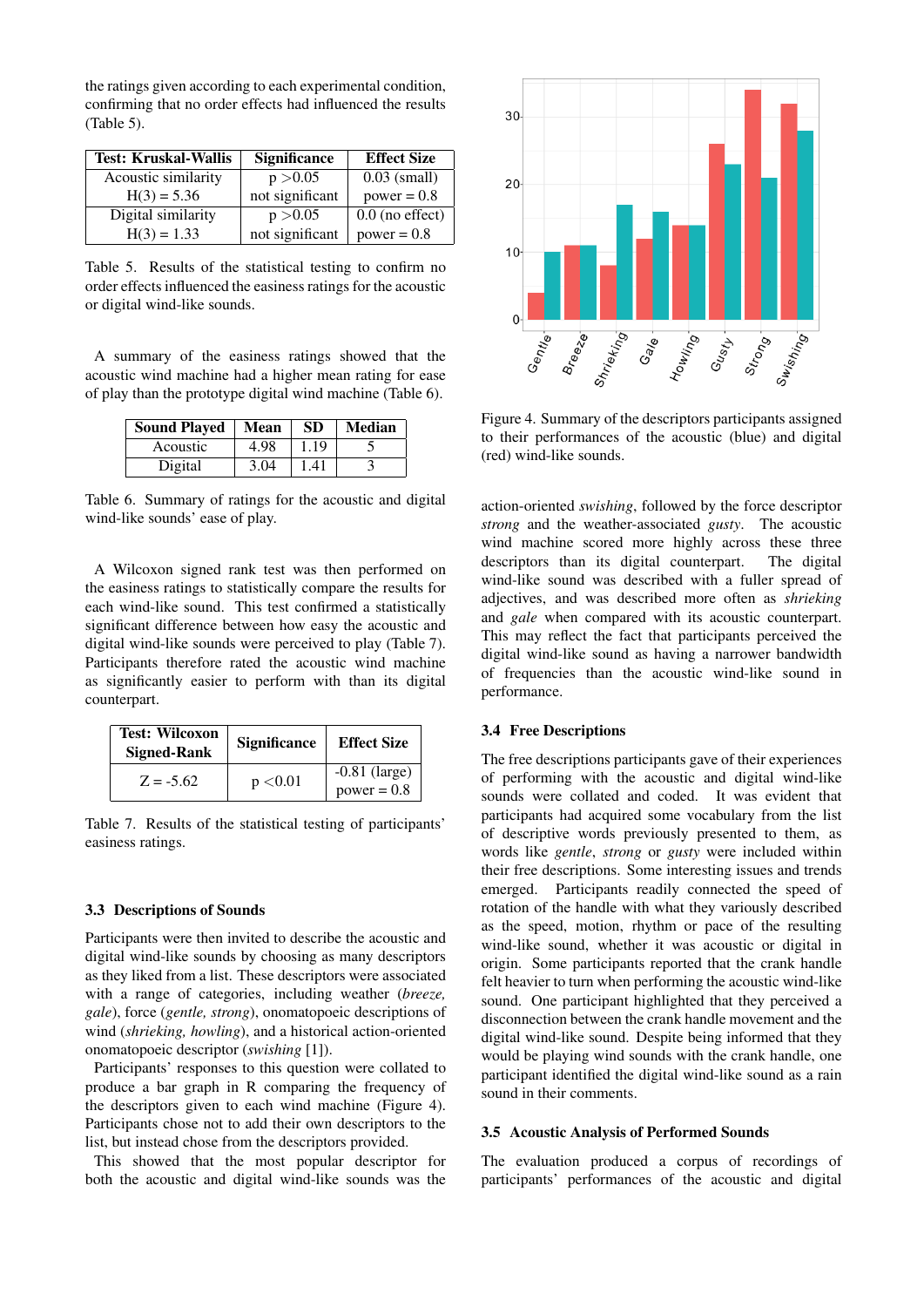wind-like sounds in response to both the acoustic and digital stimuli. These recordings were exported from Pro Tools as audio clips and coded for analysis according to the performance gesture (a single slow rotation or two steady rotations) and the sound being performed (acoustic or digital). The coded audio clips were then analysed in Matlab using the MIR Toolbox [\[22\]](#page-7-7) to produce numerical measures of the spectrum (brightness, inharmonicity, spectral centroid, spread and skewness) and amplitude envelope (event density - a measure of the frequency of onsets). The resulting numerical values for each feature were then collated together for statistical analysis in R.

To establish whether the source of the stimulus presented to participants (acoustic or digital) might have influenced their performances, gestures performed with the same system were paired in order to facilitate their statistical comparison. For example, two rotations performed with the acoustic wind machine in response to an acoustic stimulus were compared to two rotations performed with the acoustic wind machine in response to a digital stimulus. A Wilcoxon signed rank test was then performed to compare each acoustic feature of the paired gestures. This testing established that no statistically significant difference existed across the spectral measurements of the performances. For the measures of event density, no statistically significant difference was found between the paired gestures of two steady rotations. However, statistically significant differences were found for measures of event density for a single rotation performed with both the acoustic wind machine and the prototype digital wind machine (Table [8\)](#page-5-0).

This suggests that the gesture of two rotations performed with the acoustic and digital wind-like sound was quite consistent regardless of whether participants had first listened to a stimulus that matched the sound that they were performing. For a single rotation, performances seem to have been more directly influenced by whether the stimulus presented matched the sound of the wind machine being played.

<span id="page-5-0"></span>

| <b>Test: Wilcoxon</b><br><b>Signed-Rank</b>                                 | <b>Significance</b> | <b>Effect Size</b>                |
|-----------------------------------------------------------------------------|---------------------|-----------------------------------|
| <b>Acoustic Wind</b><br><b>Event Density</b><br>(1 rotation)<br>$Z = -3.46$ | p < 0.01            | $-0.49$ (medium)<br>$power = 0.8$ |
| Digital Wind<br><b>Event Density</b><br>(1 rotation)<br>$Z = -2.14$         | p < 0.05            | $0.3$ (medium)<br>$power = 0.8$   |

Table 8. Results of the statistical testing to compare the acoustical analysis of participants' performances.

#### 4. DISCUSSION

This evaluation aimed to establish whether there was perceived similarity between the experience of performing with the acoustic wind machine and that of performing with its digital counterpart. The results established that, while the continuous sonic feedback was the only mode of feedback that changed between these two performance conditions, participants found the acoustic wind machine significantly easier to play and perceived it as sonically similar to the stimuli used to elicit their performances. By contrast, the digital wind-like sound was rated as significantly less easy to play, and participants found their performances with it to be significantly less similar to the stimuli they were trying to imitate. Statistical testing showed that the ratings for similarity and ease of play were significantly different depending on the kind of wind-like sound being rated, and so the results did not allow the null hypothesis to be rejected. These results suggest that the digital model of the acoustic wind machine needs to be developed further. In particular, the easiness ratings for the digital wind-like sounds may reflect the need to improve the model's response to variations in performance gesture. Participants may have experienced this as an action-sound latency issue, something which previous research has show to be disruptive to musical performance [\[23\]](#page-7-8).

When asked to choose from a list of descriptors for the acoustic and digital wind-like sounds, participants preferred the action-based descriptor *swishing* for both sounds, and were more confident in categorising the acoustic wind machine (as *gusty*, *strong* and *swishing*). Some interesting information emerged from participants' free description of their performances, in particular that the change in sonic feedback from an acoustic to digital sound might have influenced how the physical properties of the acoustic wind machine were experienced. This concurs with previous research showing that auditory cues can influence the perception of haptics and movement [\[24](#page-7-9)[–26\]](#page-7-10). This aspect of the change in sonic feedback from an acoustic to digital wind-like sound could be explored further in a future evaluation.

Acoustical analysis of the corpus of wind sounds produced from recordings of participants' performances established that there was no statistically significant difference in the acoustical measurements of sounds performed in response to a stimulus that matched the wind-like sound being played when compared with performances responding to an unmatched stimulus. The exception to this finding was the measurement of event density, or number of onsets in the sound's amplitude envelope per second, which was found to be significantly different for a single rotation performed with the acoustic wind machine between the acoustic and digital wind stimuli. The same pattern was visible for a single rotation with the digital wind-like sound.

This suggests that participants played the wind-like sounds quite differently depending on the kind of stimulus (acoustic or digital) presented to them to elicit their performance. However, this difference was not evident in the gestures of two steady rotations. It is possible that participants understood the stimuli of two steady rotations much more easily, but given the lower ratings for similarity and easiness participants gave to the digital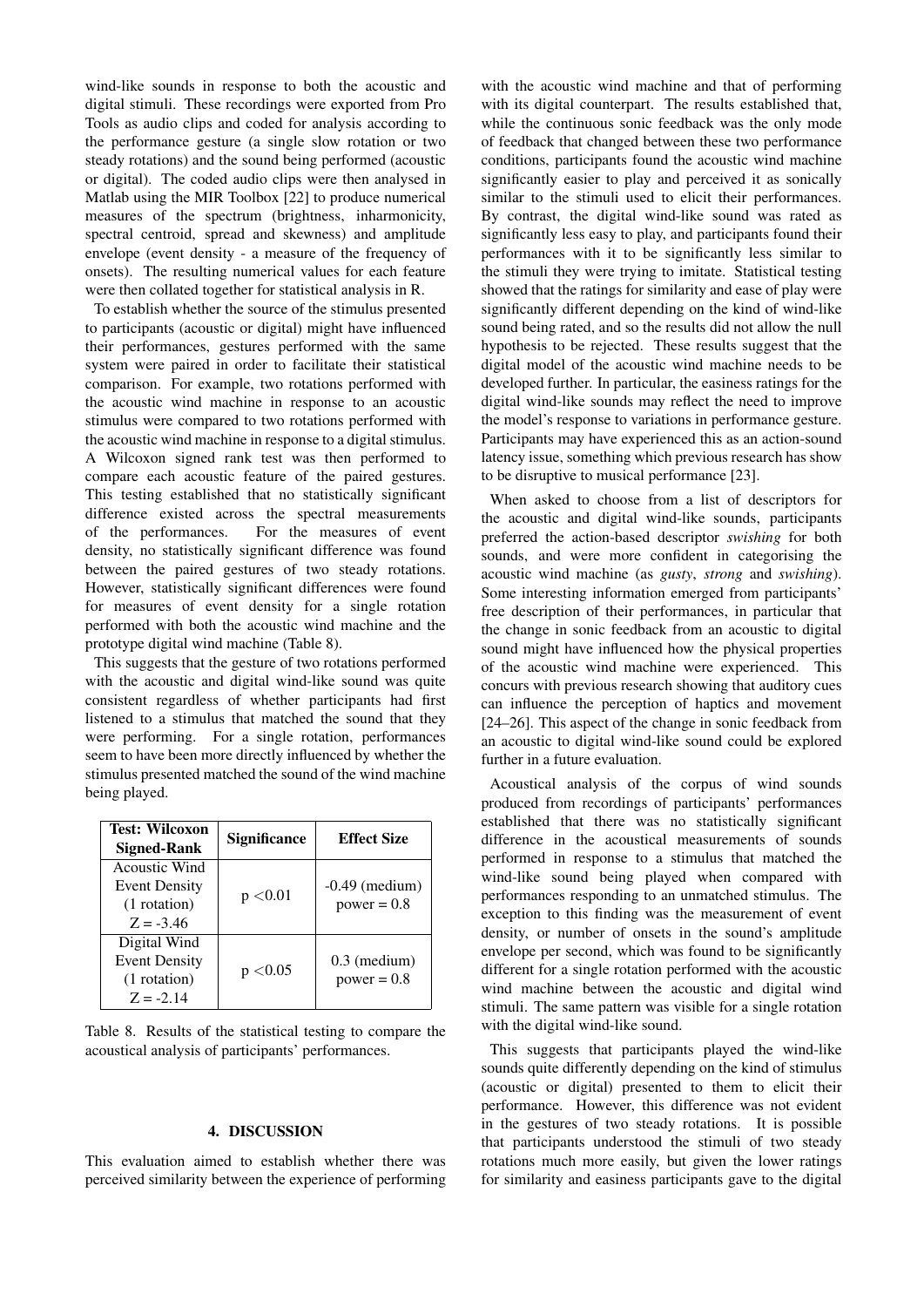wind-like sound, it is unlikely that the digital stimuli were so simple to imitate. It is proposed that this continuity of gestural response evidenced in the performances of two steady rotations may be the result of the mechanical qualities of the acoustic wind machine itself, rather than the responses of participants. With a single rotation, the acoustic wind machine's cylinder may not have time to accumulate rotational energy and push forward from the movement of the performer's hand on the crank handle. However, with a gesture of two rotations, the moving cylinder must be imposing more of its flywheel qualities, and hence some regularity, on the performer's rotational movement. Given the medium effect size observed here, further testing with a larger number of participants would be able to confirm these results. An experiment examining a broader range of gestures, and in particular a robust method of recording data from the rotary encoder would help to illustrate the influence of the cylinder's rotational inertia on the performer's movement in the continuous sonic interaction.

# 5. CONCLUSION

The evaluation of the acoustic wind machine and its digital counterpart in performance has confirmed that the sonic response of the digital model is not yet perceptually close enough to the acoustic wind-like sound to be used as a substitute for it in a future experiment. Further work is therefore needed to calibrate the response of the digital model. However, the acoustic wind machine was itself rated highly for ease of performance and similarity to the stimuli it imitated, confirming its enactive qualities. The potential of the mechanical wooden interface playing a role in facilitating a meaningful link between a performer's action and the complex wind-like sound is interesting, as the flywheel properties of the cylinder and axle design may have a critical role in enhancing the enactive potential of this particular theatre sound effect design. Isolating the sonic feedback as part of this evaluation has also shown that despite the continuity of tactile and kinaesthetic feedback across the interactions, participants perceived their acoustic and digital performances significantly differently.

Using historical theatre sound effect designs as the focus of an evaluation like this allows participants' perceptual experiences of incrementally different modes of feedback, in a continuous sonic interaction, to be explored in detail. How far the digital model needs to be developed in order to capture more of the enactive experience of the acoustic wind machine in performance should be investigated. In this way, the potential of digital systems to afford rich, intuitive encounters with performable everyday sounds can be explored further.

## Acknowledgments

This research was supported by the Arts and Humanities Research Council (AHRC) through the White Rose College of the Arts and Humanities Doctoral Training Partnership (WRoCAH).

## 6. REFERENCES

- <span id="page-6-0"></span>[1] F. Keenan and S. Pauletto, "Listening back: Exploring the sonic interactions at the heart of historical sound effects performance," *The New Soundtrack*, vol. 7, no. 1, pp. 15–30, 2017.
- <span id="page-6-1"></span>[2] M. Chion, "Epilogue. audition and ergo-audition: Then and now," in *See this Sound: Audiovisuology: a Reader*, D. Daniels and S. Naumann, Eds. Buchhandlung Walther König, 2015, pp. 670–684.
- <span id="page-6-2"></span>[3] K. Franinović, "Amplified movements: An enactive approach to sound in interaction design," *New Realities: Being Syncretic*, pp. 114–117, 2009.
- <span id="page-6-3"></span>[4] ——, "Amplifying actions - towards enactive sound design," PhD Thesis, 2013.
- <span id="page-6-4"></span>[5] W. W. Gaver, "What in the world do we hear?: An ecological approach to auditory event perception," *Ecological psychology*, vol. 5, no. 1, pp. 1–29, 1993.
- <span id="page-6-5"></span>[6] C. Poepel, *On interface expressivity: a player-based study*. National University of Singapore, 2005.
- [7] E. R. Miranda and M. M. Wanderley, *New digital musical instruments: control and interaction beyond the keyboard*. AR Editions, Inc., 2006, vol. 21.
- <span id="page-6-6"></span>[8] A. R. Jensenius and M. J. Lyons, *A NIME Reader: Fifteen years of new interfaces for musical expression*. Springer, 2017.
- <span id="page-6-7"></span>[9] B. L. Giordano, Y. Visell, H.-Y. Yao, V. Hayward, J. R. Cooperstock, and S. McAdams, "Identification of walked-upon materials in auditory, kinesthetic, haptic, and audio-haptic conditions," *The Journal of the Acoustical Society of America*, vol. 131, no. 5, pp. 4002–4012, 2012.
- <span id="page-6-8"></span>[10] E. Frid, J. Moll, R. Bresin, and E.-L. S. Pysander, "Haptic feedback combined with movement sonification using a friction sound improves task performance in a virtual throwing task," *Journal on Multimodal User Interfaces*, pp. 1–12, 2018.
- <span id="page-6-9"></span>[11] S. Serafin and A. De Götzen, "An enactive approach to the preservation of musical instruments reconstructing russolo's intonarumori," *Journal of New Music Research*, vol. 38, no. 3, pp. 231–239, 2009.
- <span id="page-6-10"></span>[12] A. Farnell, *Designing sound*. MIT Press Cambridge, 2010.
- <span id="page-6-11"></span>[13] R. Selfridge, J. D. Reiss, E. J. Avital, and X. Tang, *Physically derived synthesis model of an Aeolian tone*. Audio Engineering Society, 2016.
- <span id="page-6-12"></span>[14] R. Selfridge, D. Moffat, and J. D. Reiss, "Sound synthesis of objects swinging through air using physical models," *Applied Sciences*, vol. 7, no. 11, p. 1177 models, 2017.